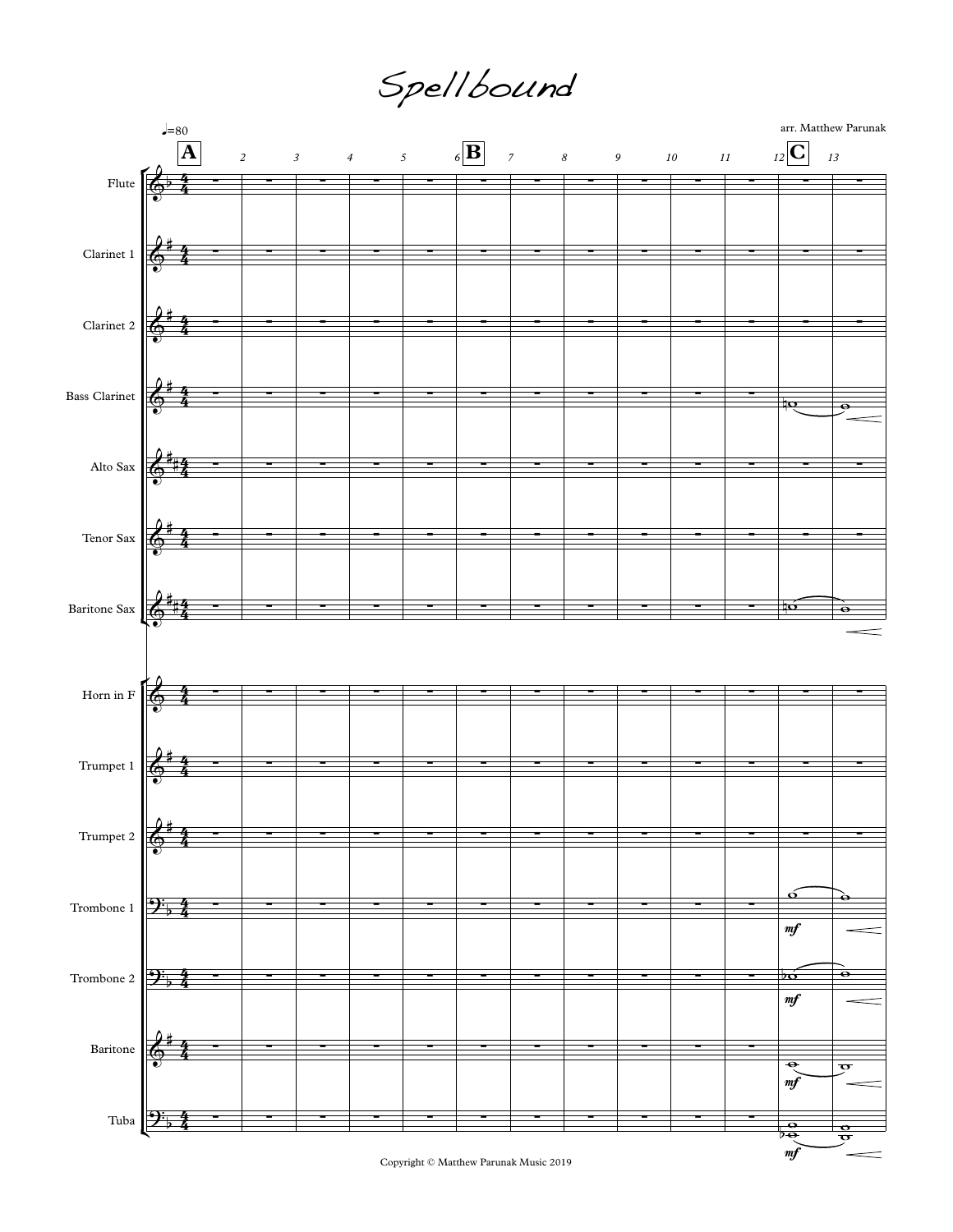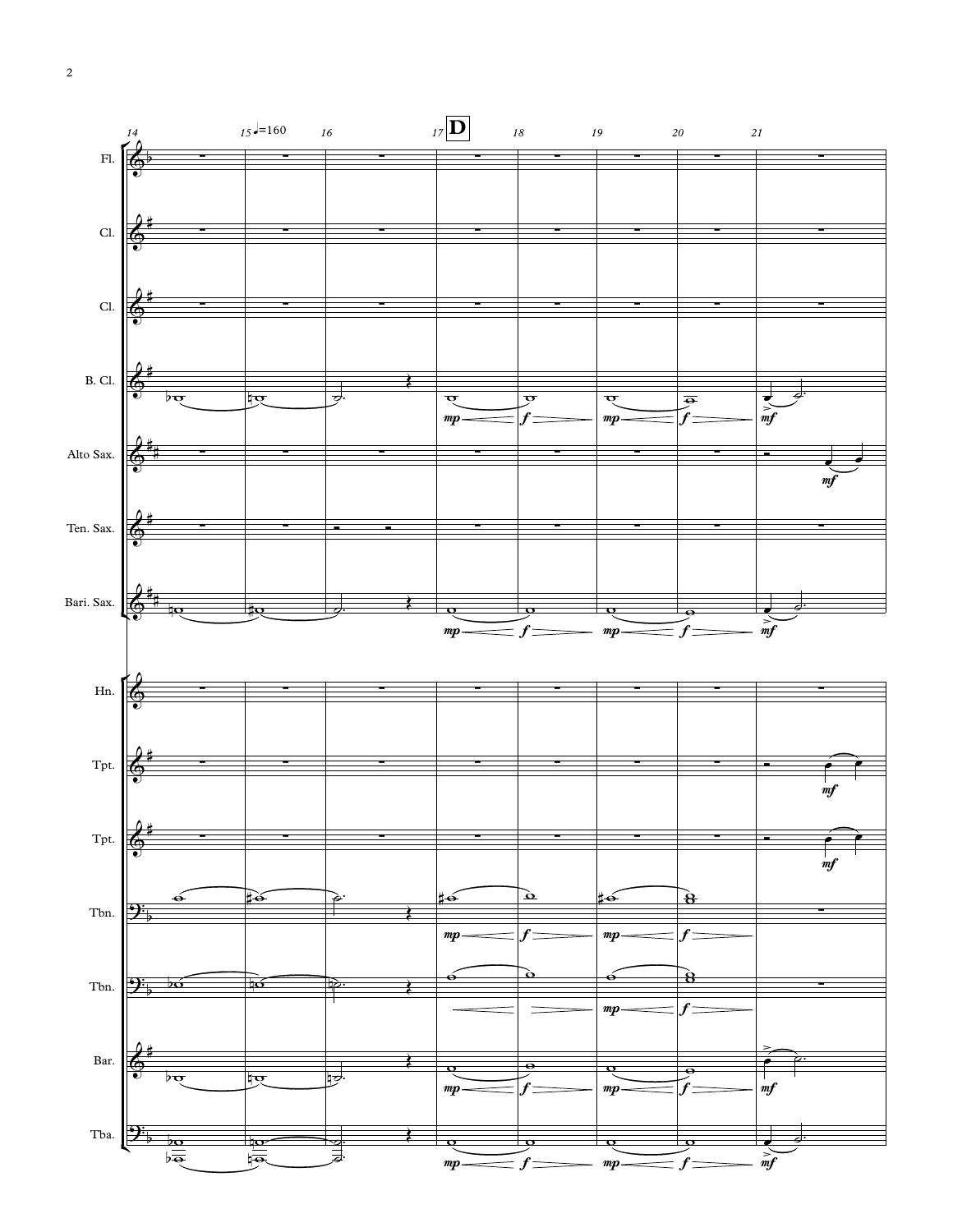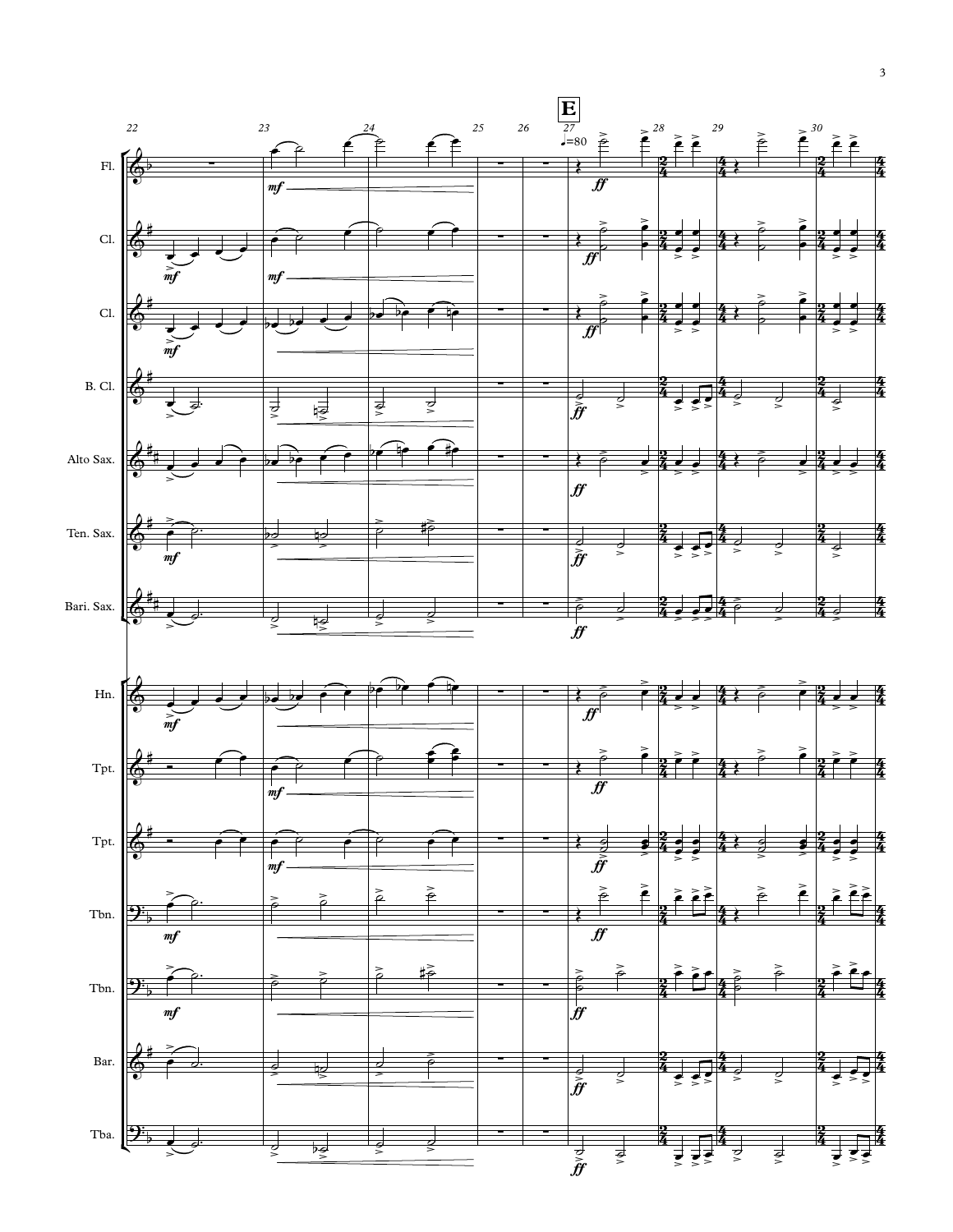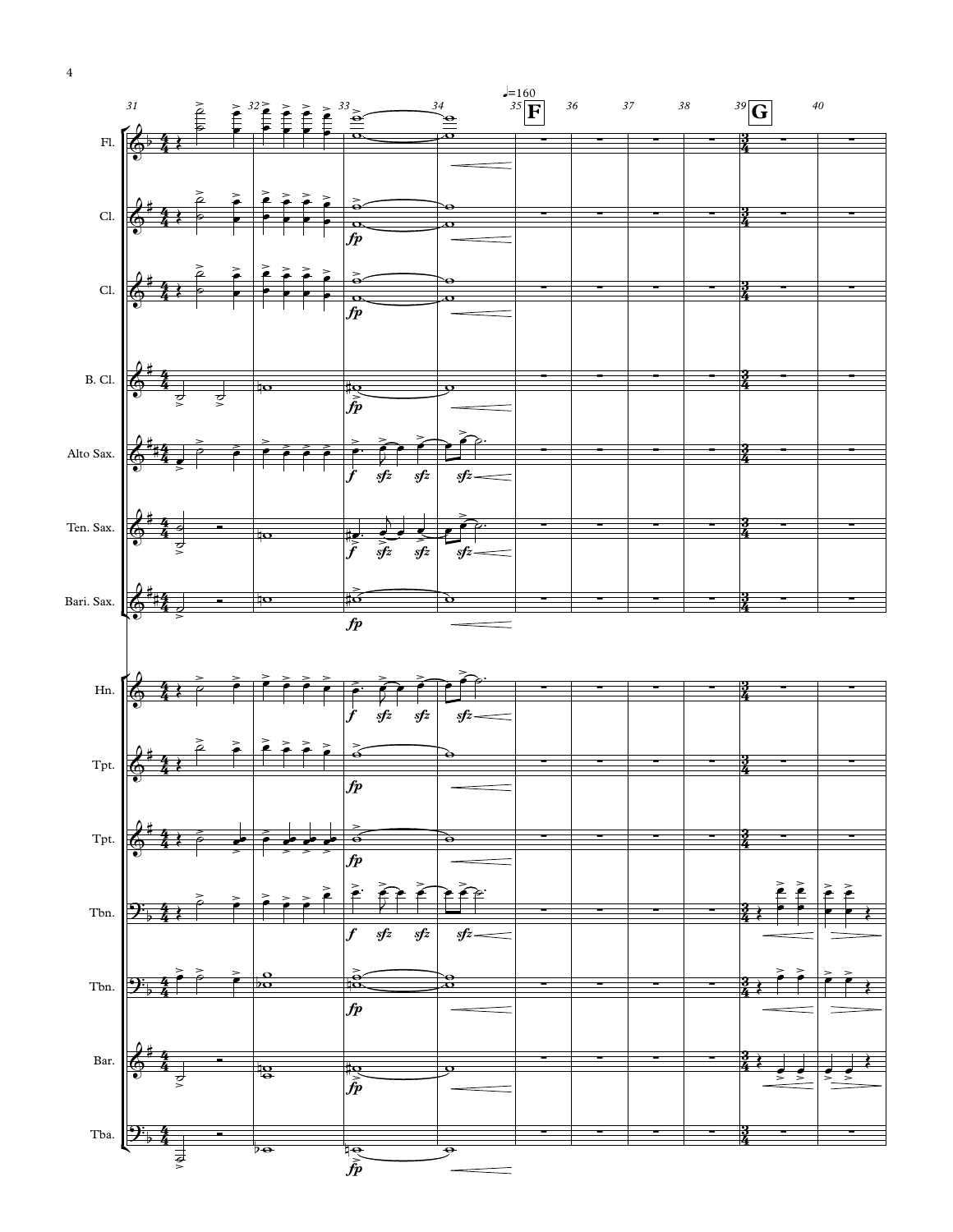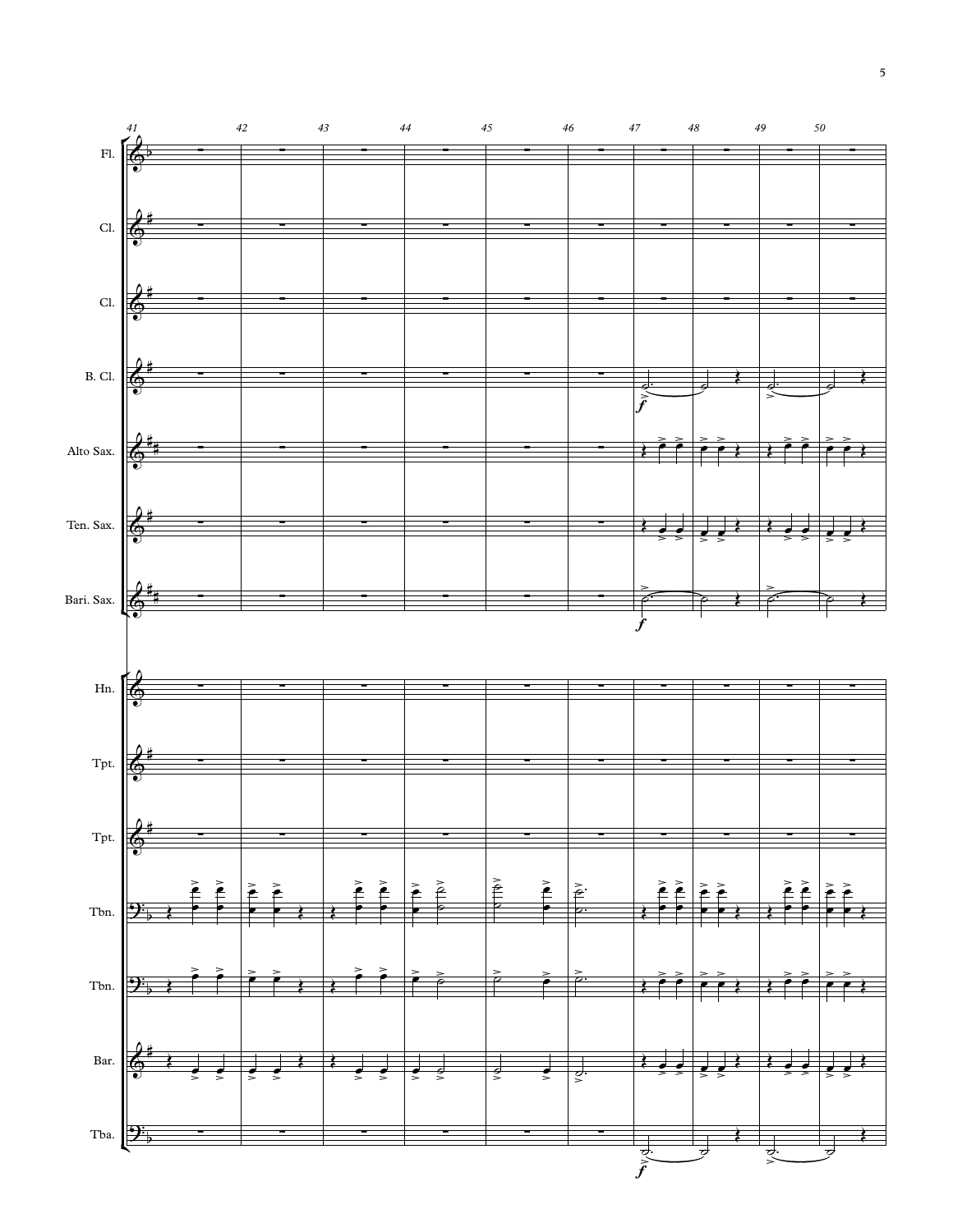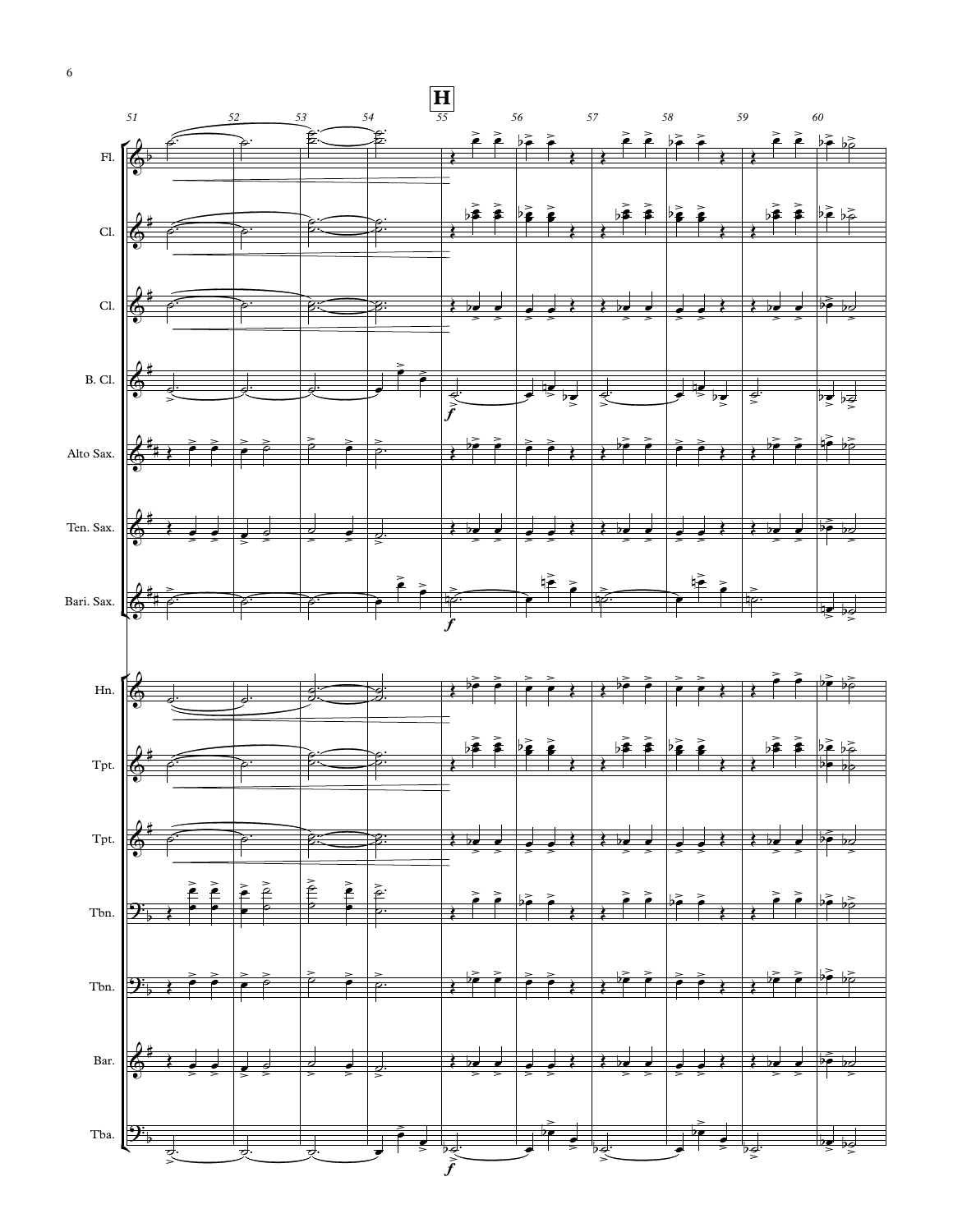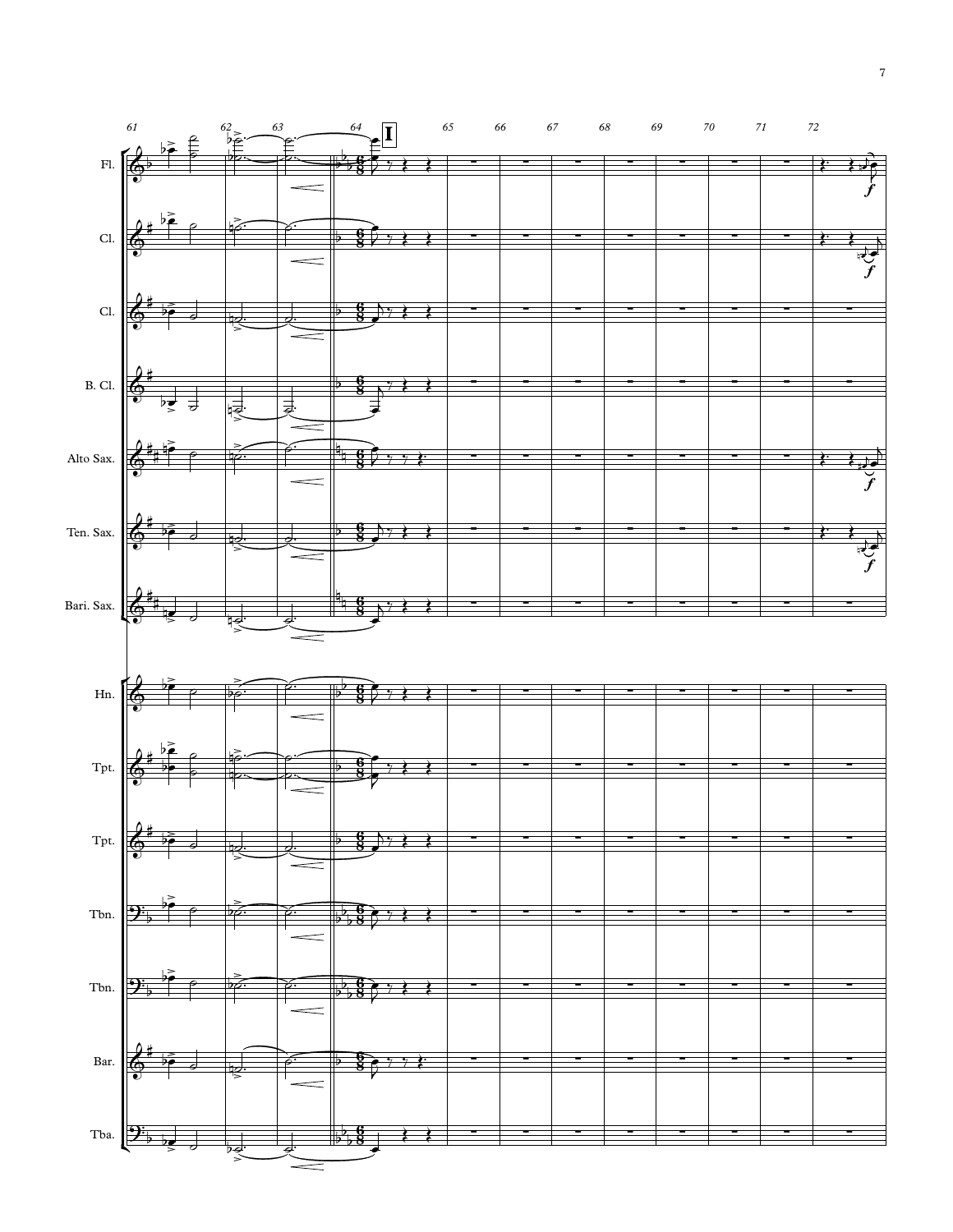![](_page_7_Figure_0.jpeg)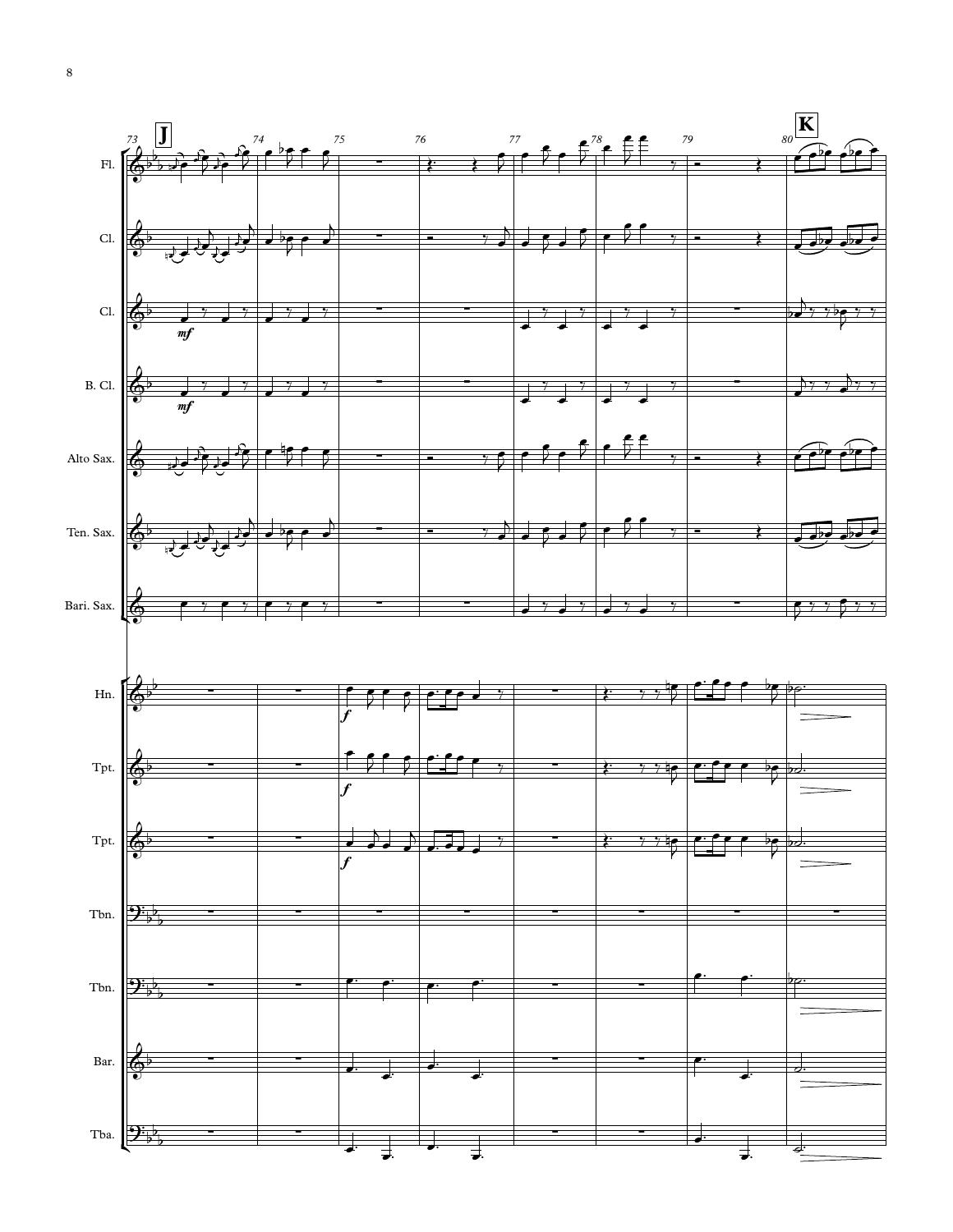![](_page_8_Figure_0.jpeg)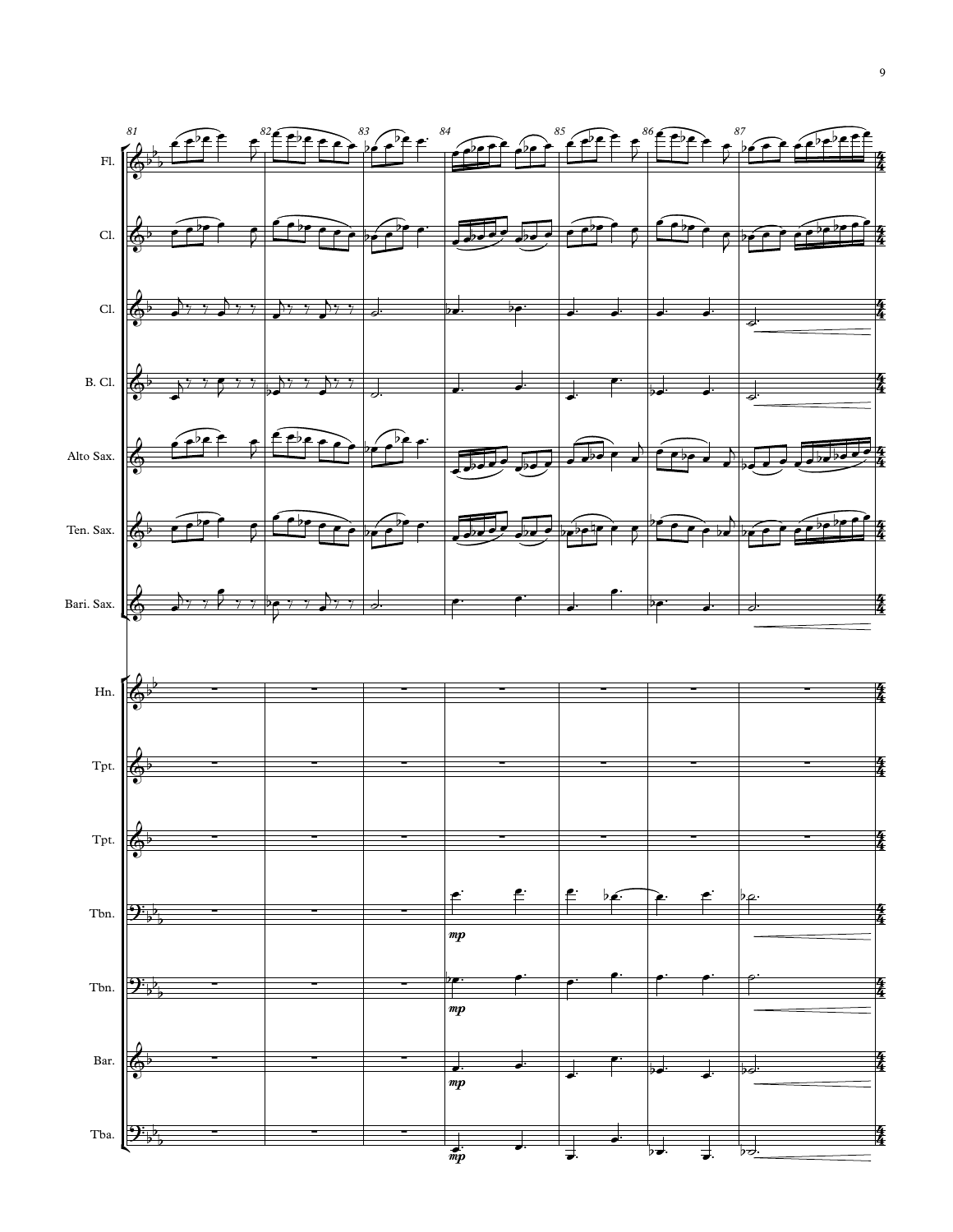![](_page_9_Figure_0.jpeg)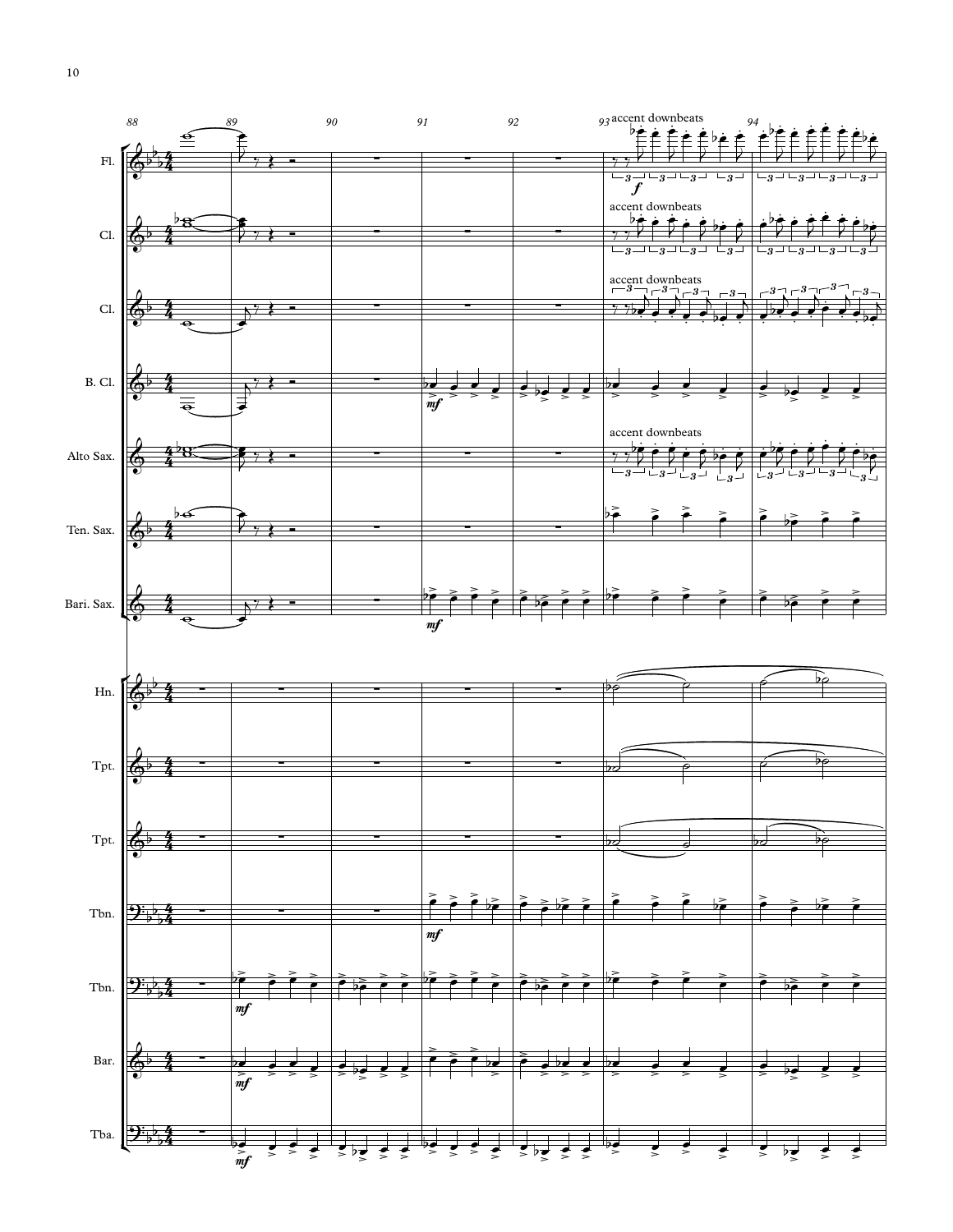![](_page_10_Figure_0.jpeg)